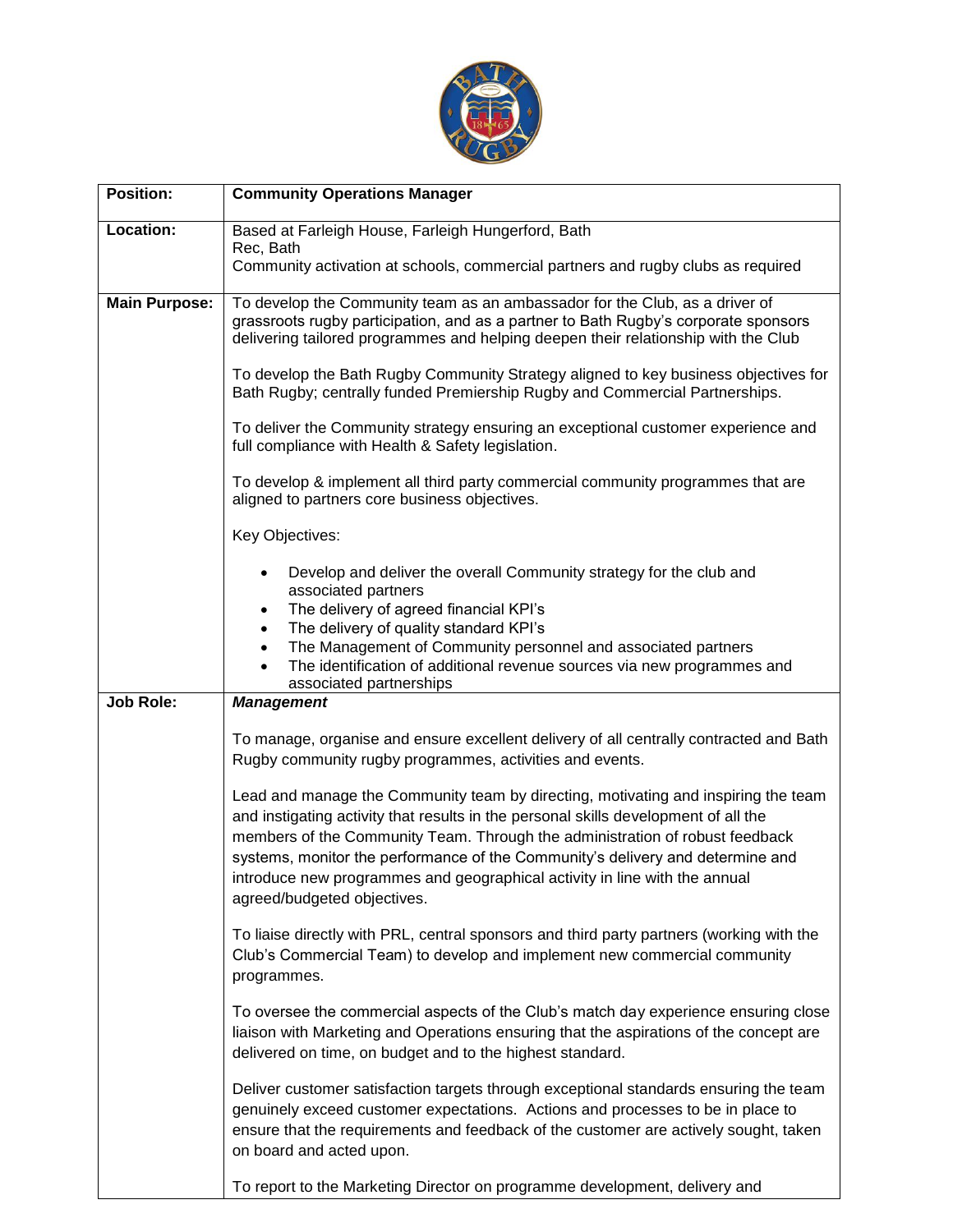performance.

To instigate and manage a cohesive and needs-led Community development strategy covering a rolling three year period that results in :-

Each year an extension of the Community department's area of influence satisfying a broader selection of programmes and events by designing, developing and implementing relevant programmes/projects (new and extensions to existing) and rolling out a number of these new activities in line with an agreed annual business plan and budget.

Providing an extension of the Community department's area of influence satisfying a broader requirement by introducing the Community's activity into new geographical areas starting operations in areas that have been agreed and included in the annual business plan and budget. The Counties of Somerset, Wiltshire and Dorset are the initial targets.

## *People*

Ensure all employees in the department have SMART objectives and appraisals completed annually.

Develop a succession plan for the department working with HR to identify training and development needs.

Improve customer service scores on employee satisfaction, leadership capabilities, understanding of job and responsibility, teamwork and working environment.

Working with the staff members to maintain individual programme/project budgets and meet KPI's. Ensure the cost of running each Programme/Project is kept within budget.

To take a positive and proactive response to taking on additional projects as required by the business.

## *Operations*

To manage the Community's administration systems covering, finance, budgetary control procedures, supplier payments, bank relations, staff payments, quarterly/ annual accounts and activity reports e.g. time recording/programme costs. Ensuring the administration activity is working efficiently and all financial and other required documents/reports are delivered on time.

Complete Health & Safety, Risk Assessment ensuring full compliance with club, RFU and PRL regulations/standards. This includes the ownership of the PRL minimum standards of the Community department

Quality control of programmes and events making sure that desired levels of standards are delivered focusing directly on retention levels of stakeholders and participants.

To establish and manage a feedback system that gives information about the efficiency, effectiveness and quality of the Community department's service delivery and take action if and when required to maintain delivery standards.

Organise/manage logistics of required sessions and events (Venue, time, date, guests).

## *Communication*

Manage the system that ensures a regular and continuing flow of database information between the Community and other departments making sure this flow of information is